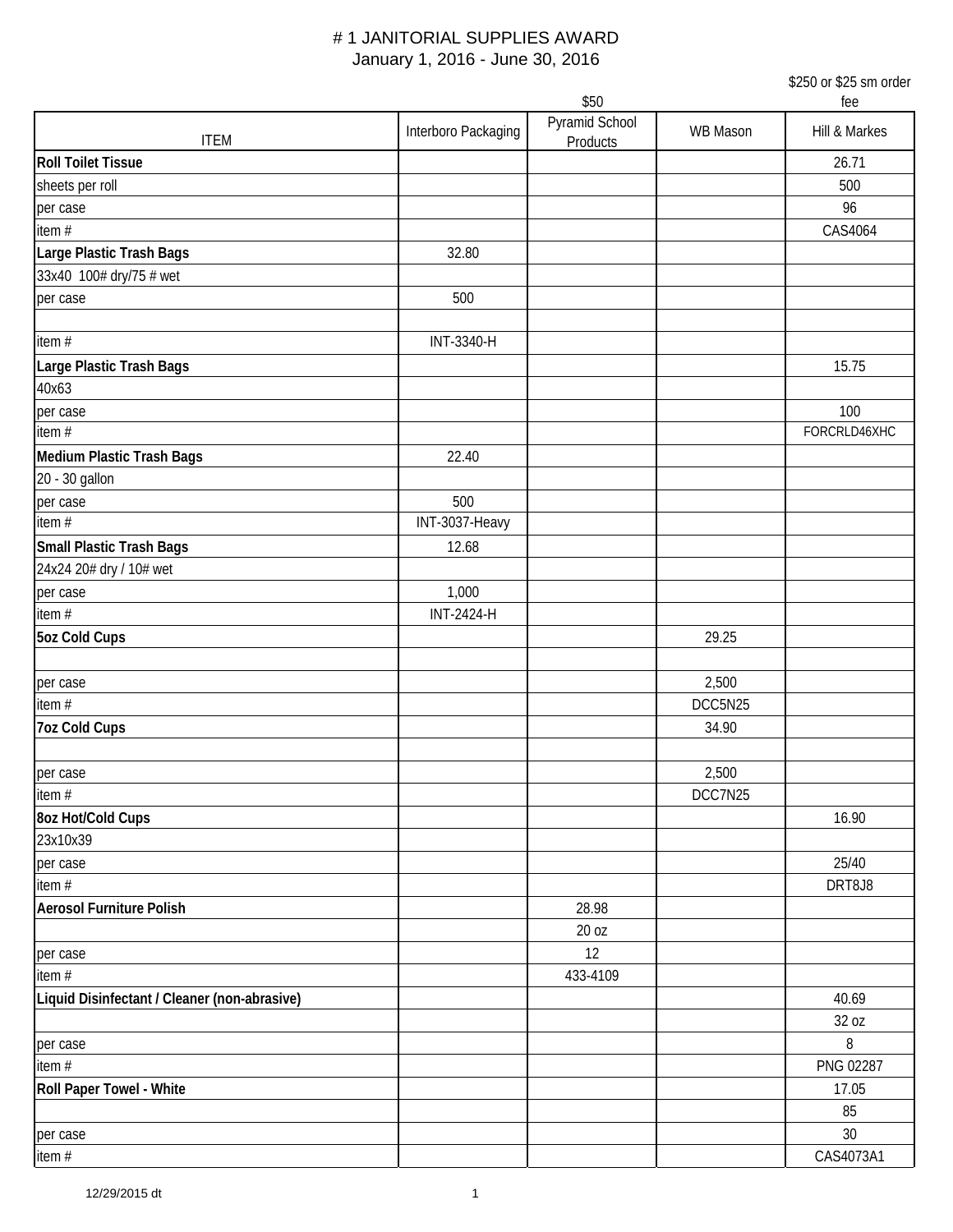| <b>ITEM</b>                    | Interboro Packaging | Pyramid School<br><b>Products</b> | WB Mason            | Hill & Markes |
|--------------------------------|---------------------|-----------------------------------|---------------------|---------------|
| Roll Paper Towel - Brown       |                     |                                   |                     | 17.05         |
|                                |                     |                                   |                     | white         |
| per case                       |                     |                                   |                     | 30/85         |
| item #                         |                     |                                   |                     | CAS4073A1     |
| <b>Brawny Paper Towel</b>      |                     |                                   | 19.50               |               |
|                                |                     |                                   |                     |               |
| per case                       |                     |                                   | 12 / 66 sht         |               |
| item#                          |                     |                                   | PGC88214            |               |
| <b>Bleach</b>                  |                     |                                   | 9.20                |               |
|                                |                     |                                   | gal                 |               |
| per case                       |                     |                                   | 6                   |               |
| item #                         |                     |                                   | BPCRBLEACH6         |               |
| Oxiclean                       |                     |                                   |                     | 60.90         |
| 25lb                           |                     |                                   |                     | 30 lb         |
| per case                       |                     |                                   |                     | 1             |
| item #                         |                     |                                   |                     | CDC3320084012 |
| Gloves - PF - Vinyl Exam (S)   |                     |                                   | 21.80               |               |
|                                |                     |                                   |                     |               |
| per case<br>item#              |                     |                                   | 10/100<br>SAGVP9SM1 |               |
| Gloves - PF - Vinyl Exam (M)   |                     |                                   |                     |               |
|                                |                     |                                   | 21.80               |               |
| per case                       |                     |                                   | 10/100              |               |
| item #                         |                     |                                   | SAGVP9MD1           |               |
| Gloves - PF - Vinyl Exam (L)   |                     |                                   | 21.80               |               |
|                                |                     |                                   |                     |               |
| per case                       |                     |                                   | 10/100              |               |
| item #                         |                     |                                   | SAGVP9LG1           |               |
| Gloves - PF - Vinyl Exam (X-L) |                     |                                   | 21.80               |               |
|                                |                     |                                   |                     |               |
| per case                       |                     |                                   | 10/100              |               |
| item#                          |                     |                                   | SAGVP9XL1           |               |
| Gloves - PF - Latex (Small)    |                     |                                   | 33.90               |               |
|                                |                     |                                   |                     |               |
| per case                       |                     |                                   | 10/100              |               |
| item#                          |                     |                                   | SAGRPRSM1T          |               |
| Gloves - PF - Latex (Medium)   |                     |                                   | 33.90               |               |
|                                |                     |                                   |                     |               |
| per case                       |                     |                                   | 10/100              |               |
| item#                          |                     |                                   | SAGRPRMD1T          |               |
| Gloves - PF - Latex (Large)    |                     |                                   | 33.90               |               |
|                                |                     |                                   |                     |               |
| per case                       |                     |                                   | 10/100              |               |
| item#                          |                     |                                   | SAGRPRLG1T          |               |
| Gloves - PF - Latex (X-Large)  |                     |                                   | 33.90               |               |
|                                |                     |                                   |                     |               |
| per case                       |                     |                                   | 10/100              |               |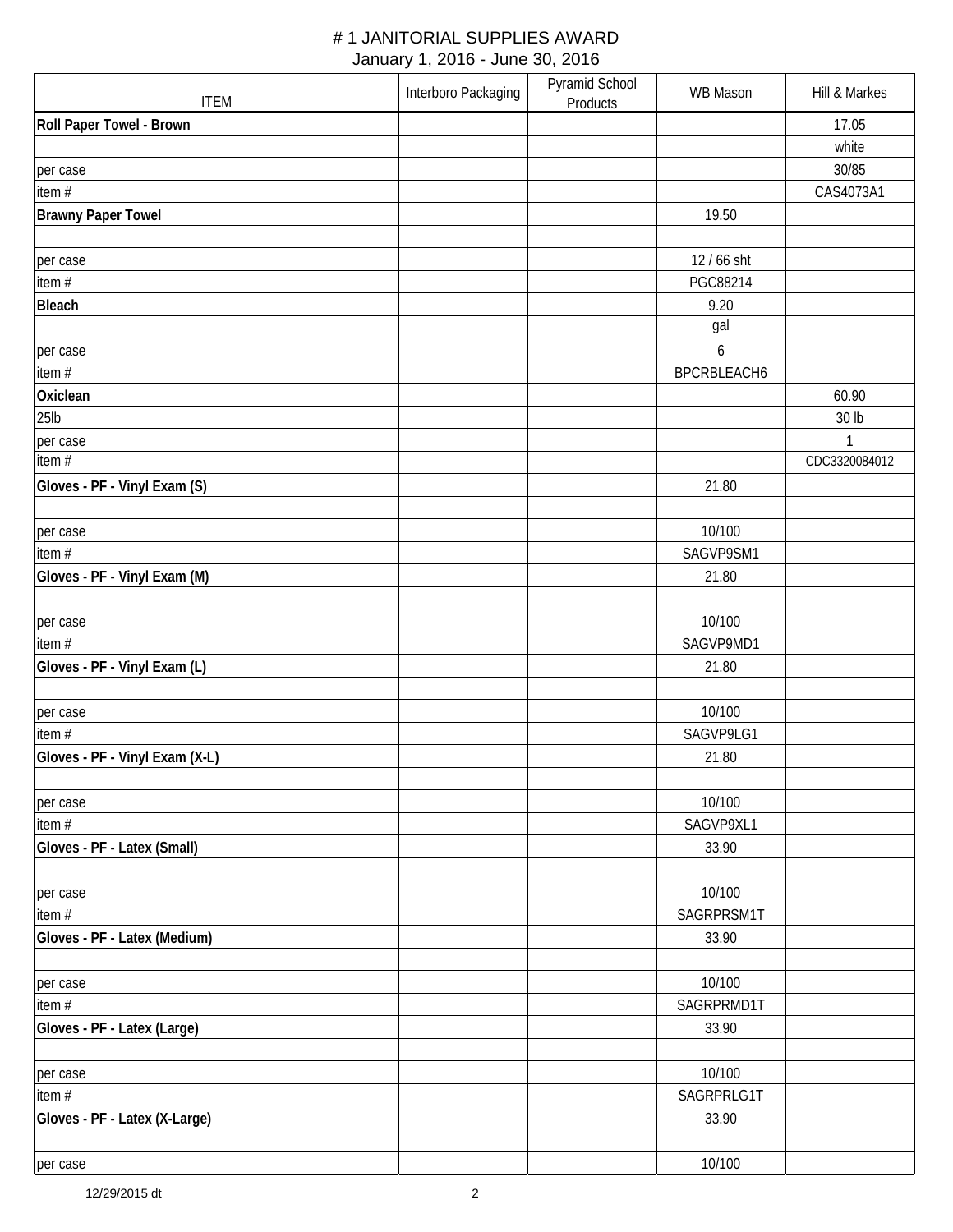| <b>ITEM</b>                                                        | Interboro Packaging | Pyramid School<br>Products | <b>WB Mason</b> | Hill & Markes |
|--------------------------------------------------------------------|---------------------|----------------------------|-----------------|---------------|
| item #                                                             |                     |                            | SAGRPRXL1T      |               |
| Gloves - PF - Nitrile Exam (Small)                                 | 34.00               |                            |                 |               |
|                                                                    |                     |                            |                 |               |
| per case                                                           | 1,000               |                            |                 |               |
| item $#$                                                           | Medhandler-S-NPFG-E |                            |                 |               |
| Gloves - PF - Nitrile Exam (Medium)                                | 34.00               |                            |                 |               |
|                                                                    |                     |                            |                 |               |
| per case                                                           | 1,000               |                            |                 |               |
| item #                                                             | Aurelia-M-NPFG-E    |                            |                 |               |
| Gloves - PF - Nitrile Exam (Large)                                 | 34.00               |                            |                 |               |
|                                                                    |                     |                            |                 |               |
| per case                                                           | 1,000               |                            |                 |               |
| item $#$                                                           | Aurelia-L-NPFG-E    |                            |                 |               |
| Gloves - PF - Nitrile Exam (X-Large)                               | 34.00               |                            |                 |               |
|                                                                    |                     |                            |                 |               |
| per case<br>item #                                                 | 1,000               |                            |                 |               |
|                                                                    | Aurelia-XL-NPFG-E   |                            |                 |               |
| Plunger                                                            |                     | 3.49                       |                 |               |
|                                                                    |                     |                            |                 |               |
| per case                                                           |                     | ea                         |                 |               |
| item #                                                             |                     | 28074                      |                 |               |
| Toilet Brush w/Holder                                              |                     | 2.69                       |                 |               |
|                                                                    |                     |                            |                 |               |
| per case<br>$\overline{\mathsf{item}}$ #                           |                     |                            |                 |               |
|                                                                    |                     | J501001 & J502100          |                 |               |
| Brooms, Corn Maid                                                  |                     | 2.39                       |                 |               |
|                                                                    |                     | 36"                        |                 |               |
| per case                                                           |                     | ea                         |                 |               |
| item#<br>Brooms, Angled, 12" Polypropylene Bristle, w/Vinyl Coated |                     | 534                        |                 |               |
| Handle                                                             |                     |                            |                 |               |
|                                                                    |                     |                            |                 |               |
| Push Broom w/Non-Wood Handle - 2' wide                             |                     | 12.98                      |                 |               |
|                                                                    |                     | Fiberglass                 |                 |               |
| per case                                                           |                     | ea                         |                 |               |
| item #                                                             |                     | BH11008 & M106060          |                 |               |
| Push Broom w/Non-Wood Handle - 4' wide                             |                     | 17.98                      |                 |               |
|                                                                    |                     | Fiberglass                 |                 |               |
| per case                                                           |                     | $3'$ ea                    |                 |               |
| item#                                                              |                     | BH11009 & M106060          |                 |               |
| Air Deodorizer                                                     |                     |                            |                 | 23.94         |
|                                                                    |                     |                            |                 | qt            |
| per case<br>item #                                                 |                     |                            |                 | 12            |
|                                                                    |                     |                            |                 | SMZL2107012   |
| Air Freshener - 9.7 oz Febreze Air Effects or equal                |                     | 35.98                      |                 |               |
|                                                                    |                     | Chase                      |                 |               |
| per case                                                           |                     | 12/7 oz                    |                 |               |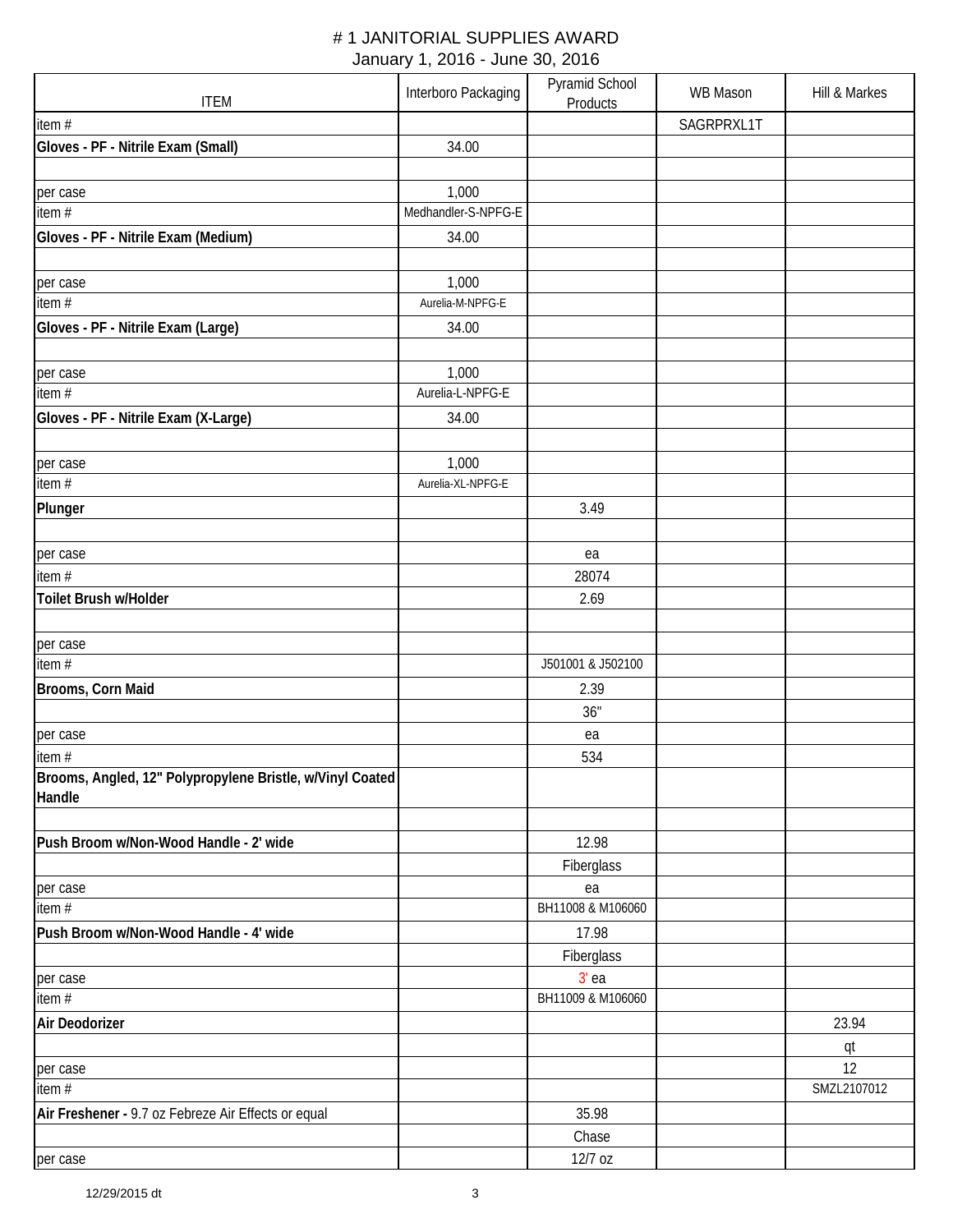| <b>ITEM</b>                                             | Interboro Packaging | Pyramid School<br>Products | <b>WB Mason</b> | Hill & Markes     |
|---------------------------------------------------------|---------------------|----------------------------|-----------------|-------------------|
| item#                                                   |                     | 438-5178                   |                 |                   |
| Odor Obsorbing Gel - 8 oz Natural Magic or equal        |                     |                            |                 |                   |
| 8oz Mop Head                                            |                     | 47.76                      |                 |                   |
| per case                                                |                     | 12                         |                 |                   |
| item#                                                   |                     | LM203MCS                   |                 |                   |
| 16oz Mop Head                                           |                     | 23.88                      |                 |                   |
|                                                         |                     | cotton                     |                 |                   |
| per case                                                |                     | 12                         |                 |                   |
| item#                                                   |                     | CM2016\$                   |                 |                   |
| 20oz Mop Head                                           |                     | 28.68                      |                 |                   |
| per case                                                |                     | 12                         |                 |                   |
| item#                                                   |                     | CM2020\$                   |                 |                   |
| Cotton Wall Mop Pad - 5"x8 1/2" - Geerpes 9502 or equal |                     | 8.75                       |                 |                   |
|                                                         |                     |                            |                 |                   |
| per case                                                |                     | ea                         |                 |                   |
| item#                                                   |                     | 9502                       |                 |                   |
| Microfiber Wall Wash Mop Pad - 5"x10 1/2"               |                     |                            |                 |                   |
| Handle for above Microfiber Wall Wash Mop               |                     |                            |                 |                   |
| Wet Mop - Heavy Duty - Washable - 4 ply - 8 oz          |                     | 2.99                       |                 |                   |
| per case                                                |                     | ea                         |                 |                   |
| item $#$                                                |                     | ASB5SB                     |                 |                   |
| Wet Mop - Heavy Duty - Washable - 4 ply - 12 oz         |                     |                            |                 | 8.76              |
|                                                         |                     |                            |                 |                   |
| per case                                                |                     |                            |                 | 3                 |
| item #                                                  |                     |                            |                 | TUWDOL125PK3      |
| Wet Mop - Heavy Duty - Washable - 4 ply - 16 oz         |                     |                            |                 | 9.51              |
| per case<br>item #                                      |                     |                            |                 | 3<br>TUWDOL165PK3 |
| Murphy's Oil                                            |                     |                            |                 | 52.41             |
|                                                         |                     |                            |                 | gal               |
| per case                                                |                     |                            |                 | $\sqrt{4}$        |
| item#                                                   |                     |                            |                 | CPL1103           |
| Bully creme cleanser -qt                                |                     |                            |                 | 20.00             |
|                                                         |                     |                            |                 | qt                |
| per case                                                |                     |                            |                 | 12                |
| item #                                                  |                     |                            |                 | SMZG1325012       |
| Digest - gal or equal                                   |                     |                            |                 | 24.98             |
| per case                                                |                     |                            |                 | 4 gal             |
| item#                                                   |                     |                            |                 | SMZD0860004       |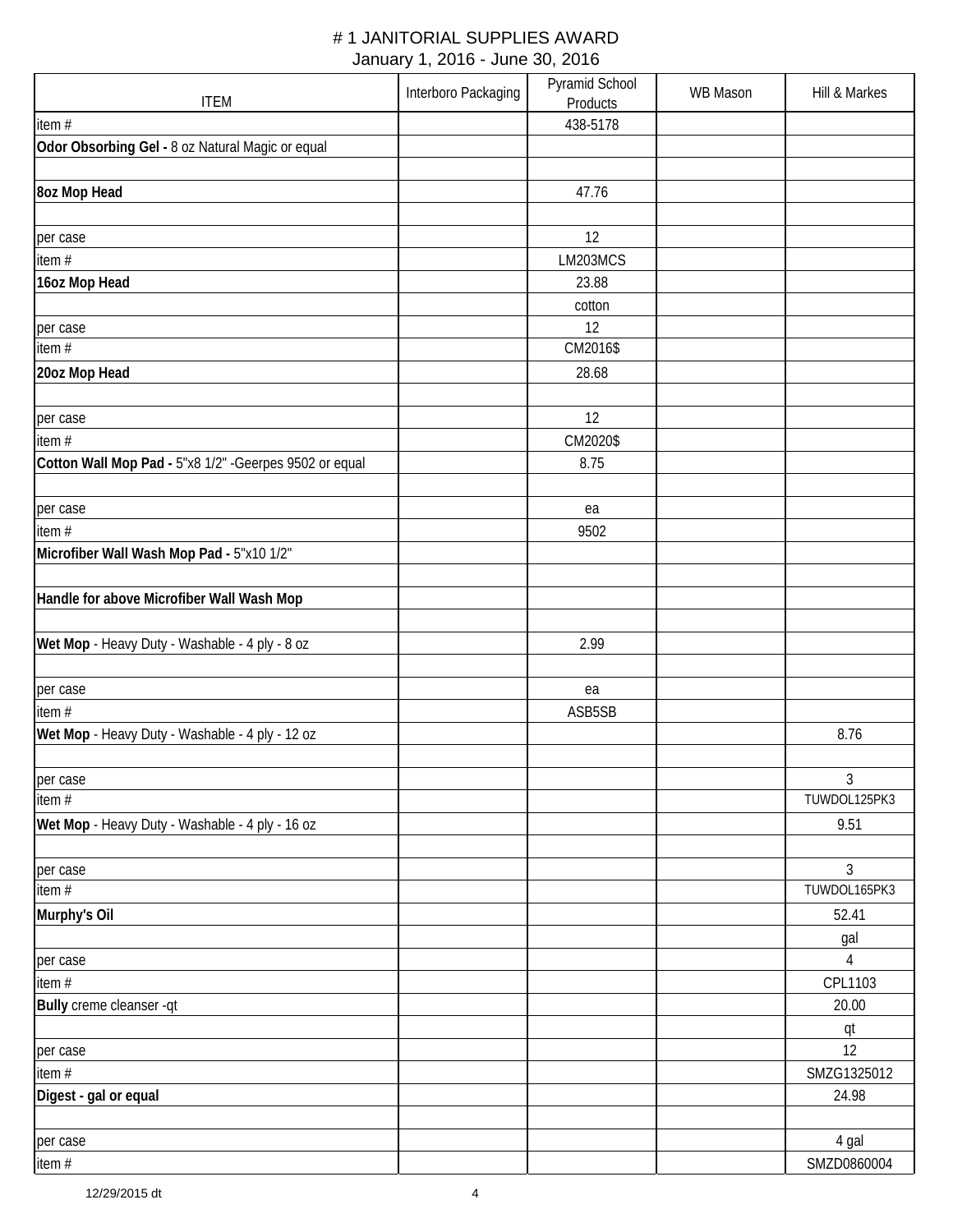|                                                         | Interboro Packaging | Pyramid School | <b>WB Mason</b> | Hill & Markes         |
|---------------------------------------------------------|---------------------|----------------|-----------------|-----------------------|
| <b>ITEM</b>                                             |                     | Products       |                 |                       |
| <b>Powder Cleaner</b>                                   |                     |                |                 | 21.25                 |
|                                                         |                     |                |                 | Babo w/bleach         |
| per case                                                |                     |                |                 | 24/21 oz              |
| item#                                                   |                     |                |                 | CAL752088             |
| Simple Green - gal or equal - Provide Sample & Specs if |                     |                |                 |                       |
| equal product                                           |                     |                |                 | 64.16                 |
|                                                         |                     |                |                 | gal                   |
| per case                                                |                     |                |                 | 6                     |
| item $#$                                                |                     |                |                 | CALSG13005            |
| 32oz Spray Bottles                                      |                     |                |                 | .42                   |
|                                                         |                     |                |                 | ea                    |
| per case                                                |                     |                |                 |                       |
| item#                                                   |                     |                |                 | <b>IMP5032WG</b>      |
| <b>Trigger Sprayers</b>                                 |                     |                |                 | .40                   |
|                                                         |                     |                |                 | ea                    |
| per case                                                |                     |                |                 |                       |
| item#                                                   |                     |                |                 | <b>IMP4902</b>        |
| <b>Mop Handles</b>                                      |                     | 4.98           |                 |                       |
|                                                         |                     |                |                 |                       |
| per case                                                |                     | ea             |                 |                       |
| item #                                                  |                     | 01205NB        |                 |                       |
| <b>Floor Wax</b>                                        |                     |                |                 | 44.41                 |
|                                                         |                     |                |                 | 2-3 weeks             |
|                                                         |                     |                |                 |                       |
| per case<br>item#                                       |                     |                |                 | 5 gal<br>SMZCS0740005 |
|                                                         |                     |                |                 |                       |
| <b>Floor Stripper</b>                                   |                     |                |                 | 31.00                 |
|                                                         |                     |                |                 | 2-3 weeks             |
| per case                                                |                     |                |                 | 5 gal                 |
| item#                                                   |                     |                |                 | SMZR3025005           |
| <b>Floor Finish</b>                                     |                     |                |                 | 44.41                 |
|                                                         |                     |                |                 | 2-3 weeks             |
| per case                                                |                     |                |                 | 5 gal                 |
| item #                                                  |                     |                |                 | SMZCS0740005          |
| Cleaner / Degreaser                                     |                     |                |                 | 16.43                 |
| Simonize AP7                                            |                     |                |                 | gal                   |
| per case                                                |                     |                |                 | $\overline{4}$        |
| item#                                                   |                     |                |                 | SMZP2666004           |
| Cleaner / Degreaser                                     |                     |                |                 | 18.82                 |
| Simonize Strike Force                                   |                     |                |                 | qt                    |
| per case                                                |                     |                |                 | 12                    |
| item#                                                   |                     |                |                 | SMZC0595012           |
| GOJO Liquid Hand Soap                                   |                     |                |                 | 41.23                 |
| 2L-2217                                                 |                     |                |                 | 2000ml                |
| per case                                                |                     |                |                 | $\overline{4}$        |
| item#                                                   |                     |                |                 | GJ221704              |
| Dispenser for 2217                                      |                     |                |                 | $\boldsymbol{0}$      |
|                                                         |                     |                |                 |                       |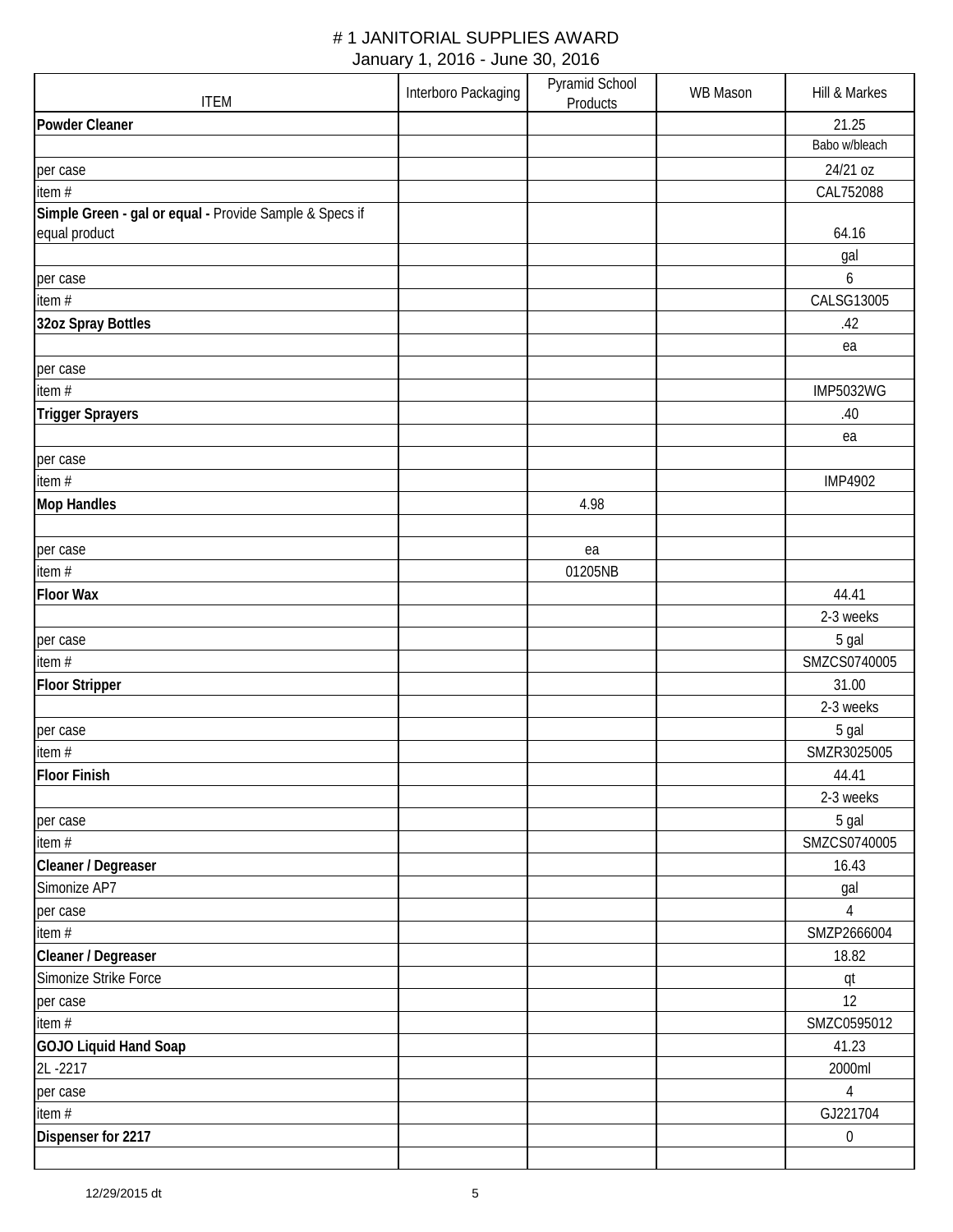| <b>ITEM</b>                                     | Interboro Packaging | Pyramid School<br>Products | <b>WB Mason</b> | Hill & Markes  |
|-------------------------------------------------|---------------------|----------------------------|-----------------|----------------|
| per case                                        |                     |                            |                 | 8/cs           |
| item#                                           |                     |                            |                 | GJ223008       |
| <b>Liquid Hand Soap</b>                         |                     |                            |                 | 18.41          |
|                                                 |                     |                            |                 | gal            |
| per case                                        |                     |                            |                 | 4              |
| item#                                           |                     |                            |                 | SMZCS025004    |
| <b>Hand Sanitizers</b>                          |                     |                            |                 | 45.73          |
| Purell 9656/9657                                |                     |                            |                 | 800ml          |
| per case                                        |                     |                            |                 | 6              |
| item#                                           |                     |                            |                 | GJ965606       |
| <b>Hand Sanitizers Foam</b>                     |                     |                            |                 | 51.21          |
| 5392                                            |                     |                            |                 | 1200ml         |
| per case                                        |                     |                            |                 | $\overline{2}$ |
| item#                                           |                     |                            |                 | GJ539202       |
| Liquid (HE) Laundry Detergent - 100 oz          |                     |                            |                 |                |
|                                                 |                     |                            |                 |                |
| <b>Prolux Vacuum Bags</b>                       |                     |                            |                 |                |
|                                                 |                     |                            |                 |                |
| Mighty Mite Type MM Vacuum Bags                 |                     |                            |                 |                |
|                                                 |                     |                            |                 |                |
| Sanitaire Vacuum Bags - UP 1 - 9100, C4900      |                     |                            |                 |                |
| Sanitaire Vacuum Bags - SD - P1/6600            |                     |                            |                 |                |
|                                                 |                     |                            |                 |                |
| Vacuum Cleaner Scent Tabs - Style 515           |                     |                            |                 |                |
| Ecolab TriStar Flexylight                       |                     |                            |                 | 108.09         |
| #16326                                          |                     |                            |                 |                |
| per case                                        |                     |                            |                 | 5 gal          |
| item#                                           |                     |                            |                 | ECO16326       |
| <b>Ecolab Neutral Floor Cleaner</b>             |                     |                            |                 | 51.90          |
| #6100035                                        |                     |                            |                 | 2 liter        |
| per case                                        |                     |                            |                 | $\overline{2}$ |
| item#                                           |                     |                            |                 | ECO6100035     |
| Ecolab Heavy Duty Bathroom Cleaner Disinfectant |                     |                            |                 | 75.35          |
| #10158                                          |                     |                            |                 | 2 liter        |
| per case                                        |                     |                            |                 | $\overline{2}$ |
| item#                                           |                     |                            |                 | ECO10158       |
| Ecolab Orange Force                             |                     |                            |                 | 51.79          |
| #21038                                          |                     |                            |                 | 2 liter        |
| per case                                        |                     |                            |                 | $\overline{2}$ |
| item#                                           |                     |                            |                 | ECO21038       |
| Ecolab Revitalize Encapsulation Carpet Cleaner  |                     |                            |                 | 42.22          |
| #61495099                                       |                     |                            |                 | 2-3 week       |
| per case                                        |                     |                            |                 | 4/gal          |
| item #                                          |                     |                            |                 | ECO61495077    |
| Ecolab Solid Surge Plus                         |                     |                            |                 | 176.88         |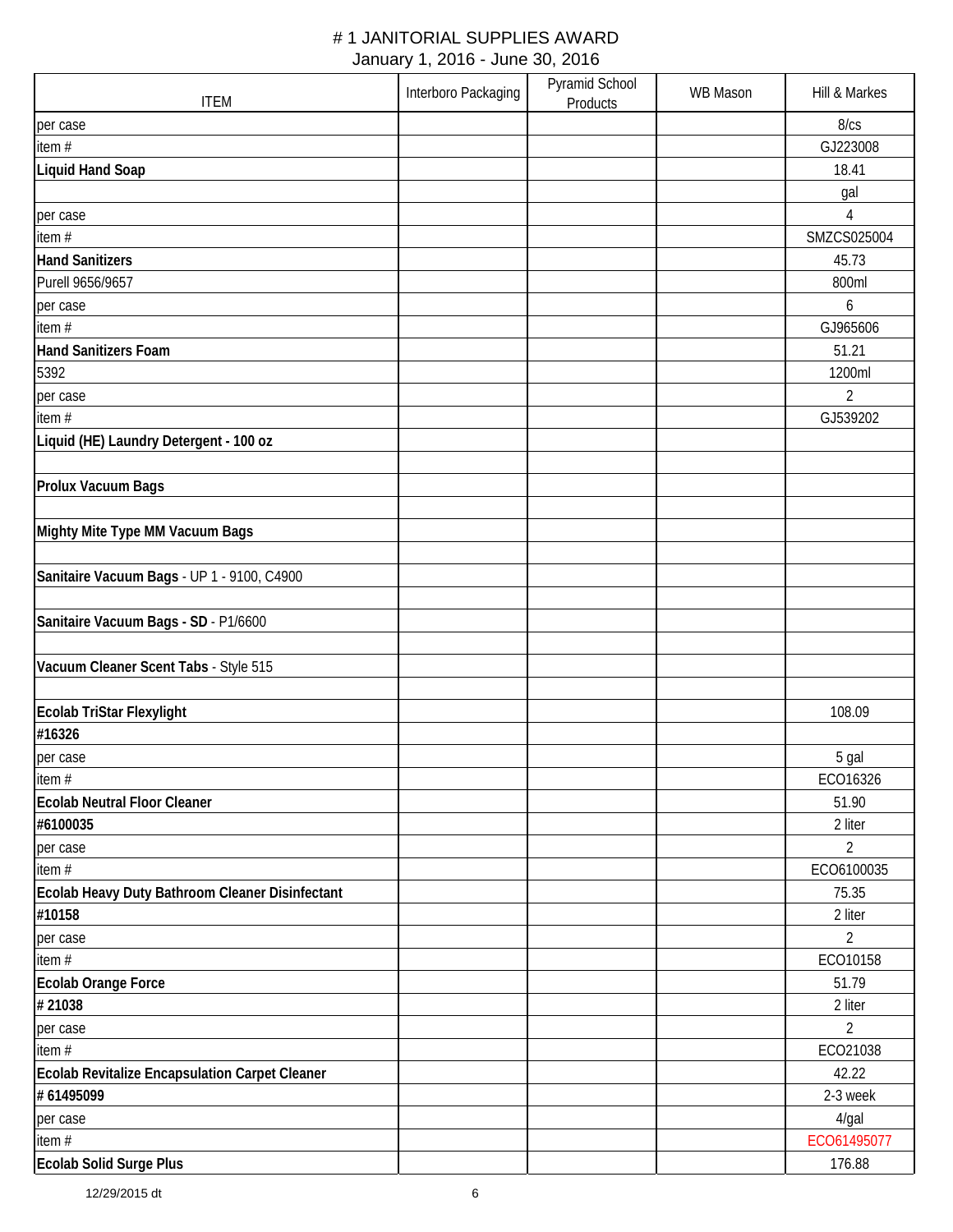| <b>ITEM</b>                                | Interboro Packaging | Pyramid School<br>Products | <b>WB Mason</b> | Hill & Markes    |
|--------------------------------------------|---------------------|----------------------------|-----------------|------------------|
| #17905                                     |                     |                            |                 | 9#               |
| per case                                   |                     |                            |                 | $\overline{4}$   |
| item#                                      |                     |                            |                 | ECO17905         |
| Ecolab All Purpose Cleaner                 |                     |                            |                 | 129.32           |
| #14205                                     |                     |                            |                 | 2 liter          |
| per case                                   |                     |                            |                 | $\overline{2}$   |
| item#                                      |                     |                            |                 | ECO14205         |
| <b>Ecolab Solid Navisoft</b>               |                     |                            |                 | 109.57           |
| #16001                                     |                     |                            |                 | 6#               |
| per case                                   |                     |                            |                 | $\overline{2}$   |
| item #                                     |                     |                            |                 | ECO16001         |
| <b>Ecolab Stain Away</b>                   |                     |                            |                 | 48.52            |
| #13649                                     |                     |                            |                 | $4\#$            |
| per case                                   |                     |                            |                 | $\overline{2}$   |
| item#                                      |                     |                            |                 | ECO13649         |
| Disposable Multipurpose Rags               |                     |                            |                 | 33.50            |
|                                            |                     |                            |                 |                  |
| per case                                   |                     |                            |                 | 800/bx           |
| item#                                      |                     |                            |                 | KIM05800         |
| Shop Rags - 100% cotton                    |                     |                            |                 |                  |
|                                            |                     |                            |                 |                  |
| Terry Cloth Rags - 14 x 14                 |                     |                            |                 | 48.00            |
|                                            |                     |                            |                 | 25# box          |
| per case                                   |                     |                            |                 |                  |
| item #                                     |                     |                            |                 | HSP53425         |
| <b>Glass Cleaner</b>                       |                     |                            |                 | 16.43            |
|                                            |                     |                            |                 | qt               |
| per case                                   |                     |                            |                 | 12               |
| item#                                      |                     |                            |                 | SMZ08012         |
| Revitalize Miracle Spotter w/sprayer       |                     |                            |                 | 77.31            |
| #14511                                     |                     |                            |                 | 20 oz            |
| per case                                   |                     |                            |                 | $\overline{2}$   |
| item#                                      |                     |                            |                 | ECO14511         |
| Antibacterial Foam Soap - 1250ml           |                     |                            |                 | 37.96            |
|                                            |                     |                            |                 | 1250ml           |
| per case                                   |                     |                            |                 | 3                |
| item #                                     |                     |                            |                 | GJE5162EXL       |
| Antibacterial Foam Soap Dispenser - 1250ml |                     |                            |                 | $\boldsymbol{0}$ |
|                                            |                     |                            |                 |                  |
| per case                                   |                     |                            |                 | ea               |
| item #                                     |                     |                            |                 | GJ515506EXL      |
| Snapback Spray Buff Floor Cleaner          |                     |                            |                 | 78.10            |
|                                            |                     |                            |                 | gal              |
| per case                                   |                     |                            |                 | $\overline{4}$   |
| item#                                      |                     |                            |                 | DIV904116        |
| MPC All-Surf All Purpose Cleaner or equal  |                     |                            |                 | 16.43            |
|                                            |                     |                            |                 |                  |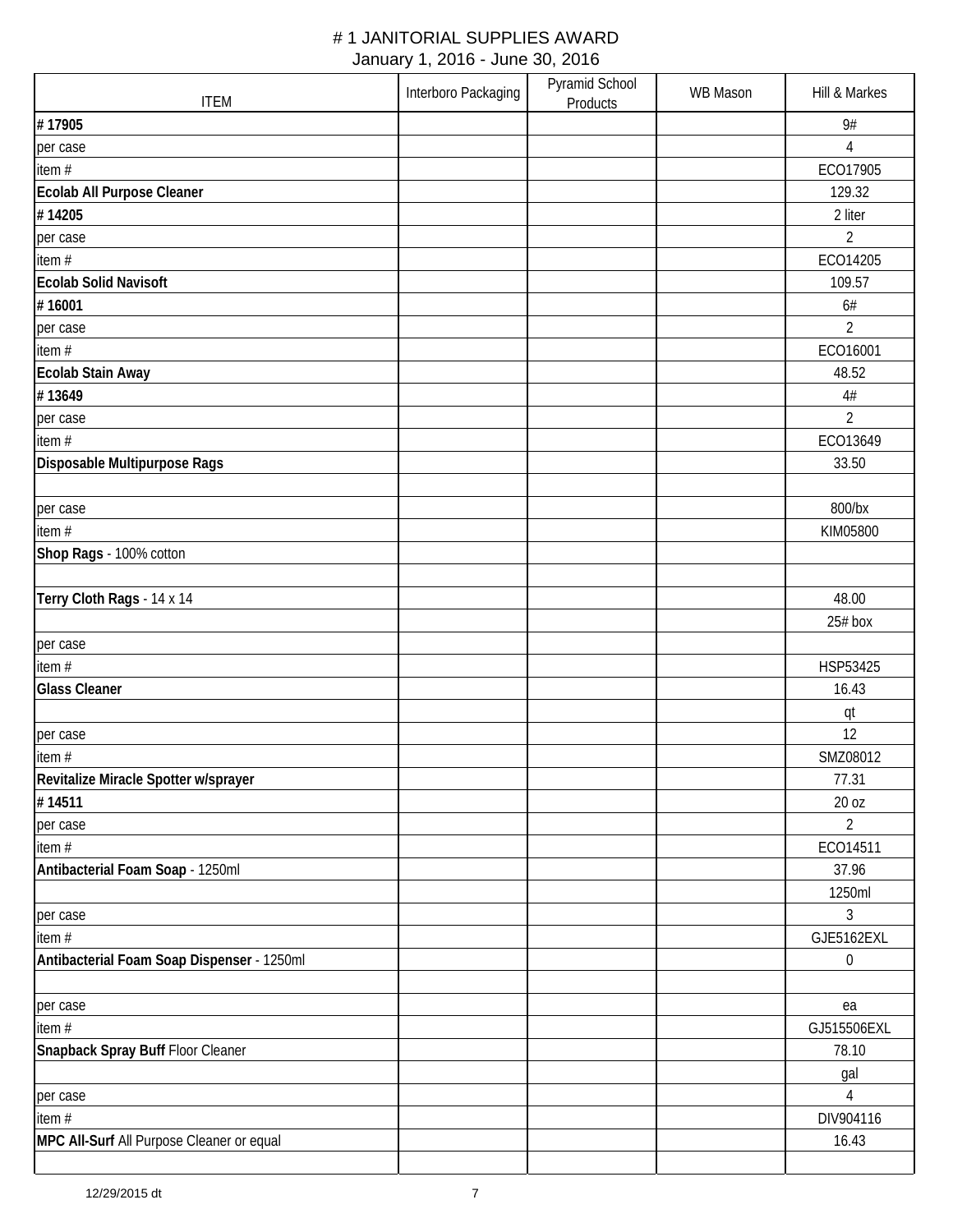| <b>ITEM</b>                                    | Interboro Packaging | Pyramid School<br>Products | WB Mason | Hill & Markes                    |
|------------------------------------------------|---------------------|----------------------------|----------|----------------------------------|
| per case                                       |                     |                            |          | 4/gal                            |
| item #                                         |                     |                            |          | SMZP2666004                      |
| Simonize Freedom Bowl Cleaner - 4 gal or equal |                     |                            |          | 18.71                            |
|                                                |                     |                            |          | gal                              |
| per case                                       |                     |                            |          | 4                                |
| item #                                         |                     |                            |          | SMZF1232004                      |
| Magic Erasers (Mr. Clean) or equal             |                     |                            |          |                                  |
| Orange Glo or equal                            |                     |                            |          |                                  |
| <b>Enmotion Towels</b>                         |                     |                            | 42.90    |                                  |
| <b>Brown</b>                                   |                     |                            | 800'     |                                  |
| per case                                       |                     |                            | 6        |                                  |
| item#                                          |                     |                            | GPC89480 |                                  |
| <b>Enmotion Towels</b>                         |                     |                            | 44.90    |                                  |
| White                                          |                     |                            | 800'     |                                  |
| per case                                       |                     |                            | 6        |                                  |
| item#                                          |                     |                            | GPC89460 |                                  |
| Sanitary Napkin Receptacle Liner 10x7x3        |                     |                            |          | 13.02                            |
|                                                |                     |                            |          |                                  |
| per case                                       |                     |                            |          | 500/cs                           |
| item#                                          |                     |                            |          | <b>HSP260</b>                    |
| MINIMUM ORDER TO AVOID SHIPPING FEES           |                     | \$50                       |          | \$250 or \$25.00 sm<br>order fee |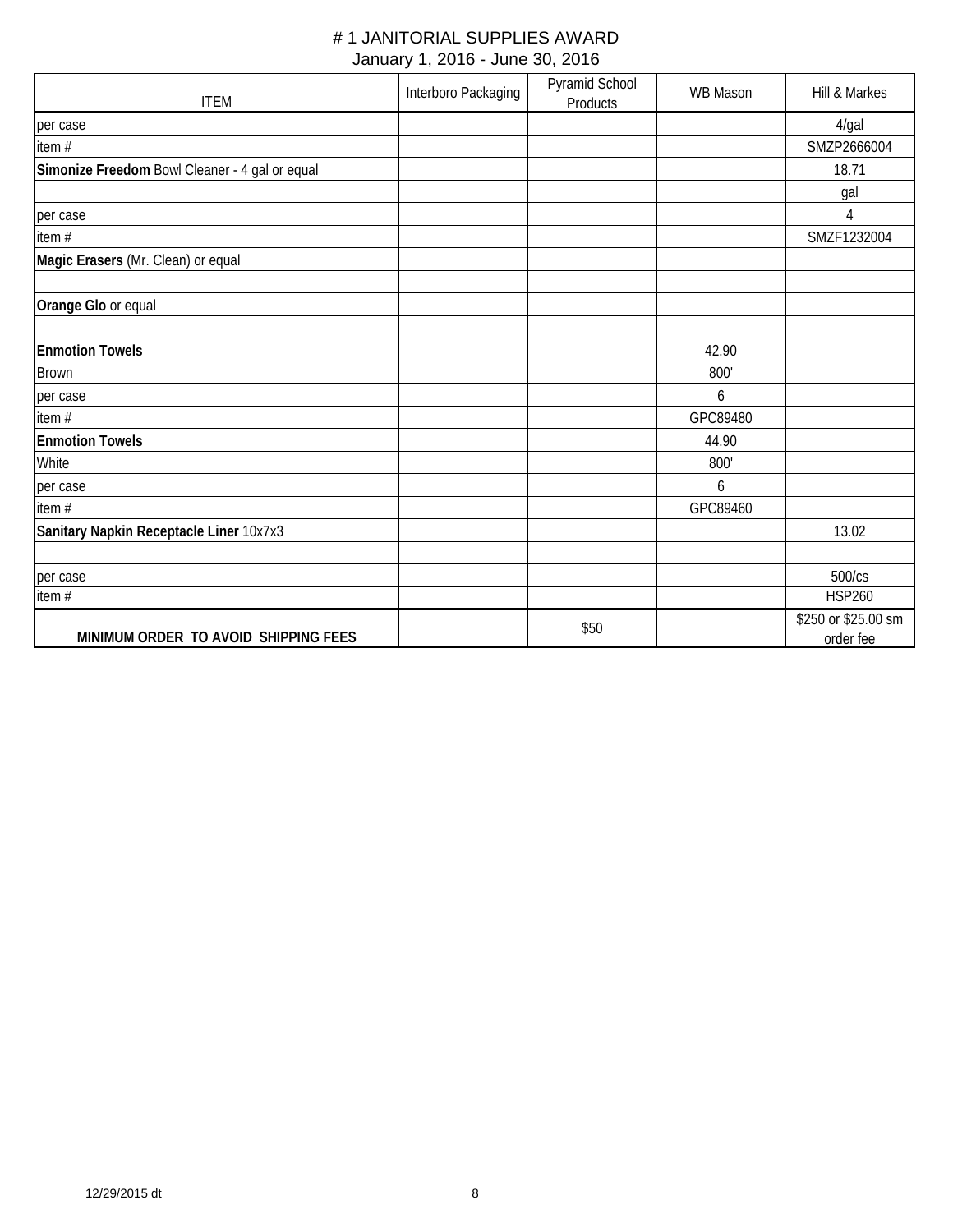|                                   |                 |                | \$50                       | \$250 or \$25 sm order chg |
|-----------------------------------|-----------------|----------------|----------------------------|----------------------------|
| <b>ITEM</b>                       | <b>WB Mason</b> | Interboro      | Pyramid School<br>Products | Hill & Markes              |
| All-Purpose Liquid Cleaner        |                 |                |                            | 16.43                      |
| gal                               |                 |                |                            |                            |
| per case                          |                 |                |                            | 4 gal                      |
| item#                             |                 |                |                            | SMZP2666004                |
| Aluminum Foil                     |                 |                |                            | 14.59                      |
|                                   |                 |                |                            |                            |
| per case                          |                 |                |                            | roll                       |
| item#                             |                 |                |                            | <b>WES294</b>              |
| <b>Apron Plastic</b>              |                 |                | 34.98                      |                            |
|                                   |                 |                |                            |                            |
| per case                          |                 |                | 1,000                      |                            |
| item#                             |                 |                | P2442                      |                            |
| Bags: 10# Elephant                |                 |                |                            | 17.46                      |
|                                   |                 |                |                            |                            |
| per case                          |                 |                |                            | 500                        |
| item#                             |                 |                |                            | DUO30910                   |
| Bags: 10# Brown                   |                 |                |                            | 9.94                       |
|                                   |                 |                |                            |                            |
| per case                          |                 |                |                            | 500                        |
| item #                            |                 |                |                            | DUO80985                   |
| Bags: 8# Brown Paper              |                 |                |                            | 9.52                       |
|                                   |                 |                |                            |                            |
| per case                          |                 |                |                            | 500                        |
| item $#$                          |                 |                |                            | DUO80984                   |
| Bags: 6# White - waxed            |                 |                |                            | 43.50                      |
|                                   |                 |                |                            |                            |
| per case                          |                 |                |                            | 1,000                      |
| item#                             |                 |                |                            | PPC300296                  |
| Bags: 6# White                    |                 |                |                            | 12.20                      |
|                                   |                 |                |                            |                            |
| per case                          |                 |                |                            | 500                        |
| item #                            |                 |                |                            | DU081223                   |
| Bags: 6# Brown                    |                 |                |                            | 8.61                       |
|                                   |                 |                |                            |                            |
| per case                          |                 |                |                            | 500                        |
| item #                            |                 |                |                            | DU080983                   |
| Bags: 4# Brown                    |                 |                |                            | 7.00                       |
|                                   |                 |                |                            |                            |
| per case                          |                 |                |                            | 500                        |
| item#                             |                 |                |                            | DU081007                   |
| Garbage Bags - Heavy              |                 | 26.70          |                            |                            |
|                                   |                 |                |                            |                            |
| 30-33 gal                         |                 | 500            |                            |                            |
| per case                          |                 |                |                            |                            |
| item#                             |                 | INT-3340-Heavy |                            |                            |
| Garbage Bags - Heavy Duty - Black |                 | 17.82          |                            |                            |
| 56 gal                            |                 |                |                            |                            |
| per case                          |                 | 100            |                            |                            |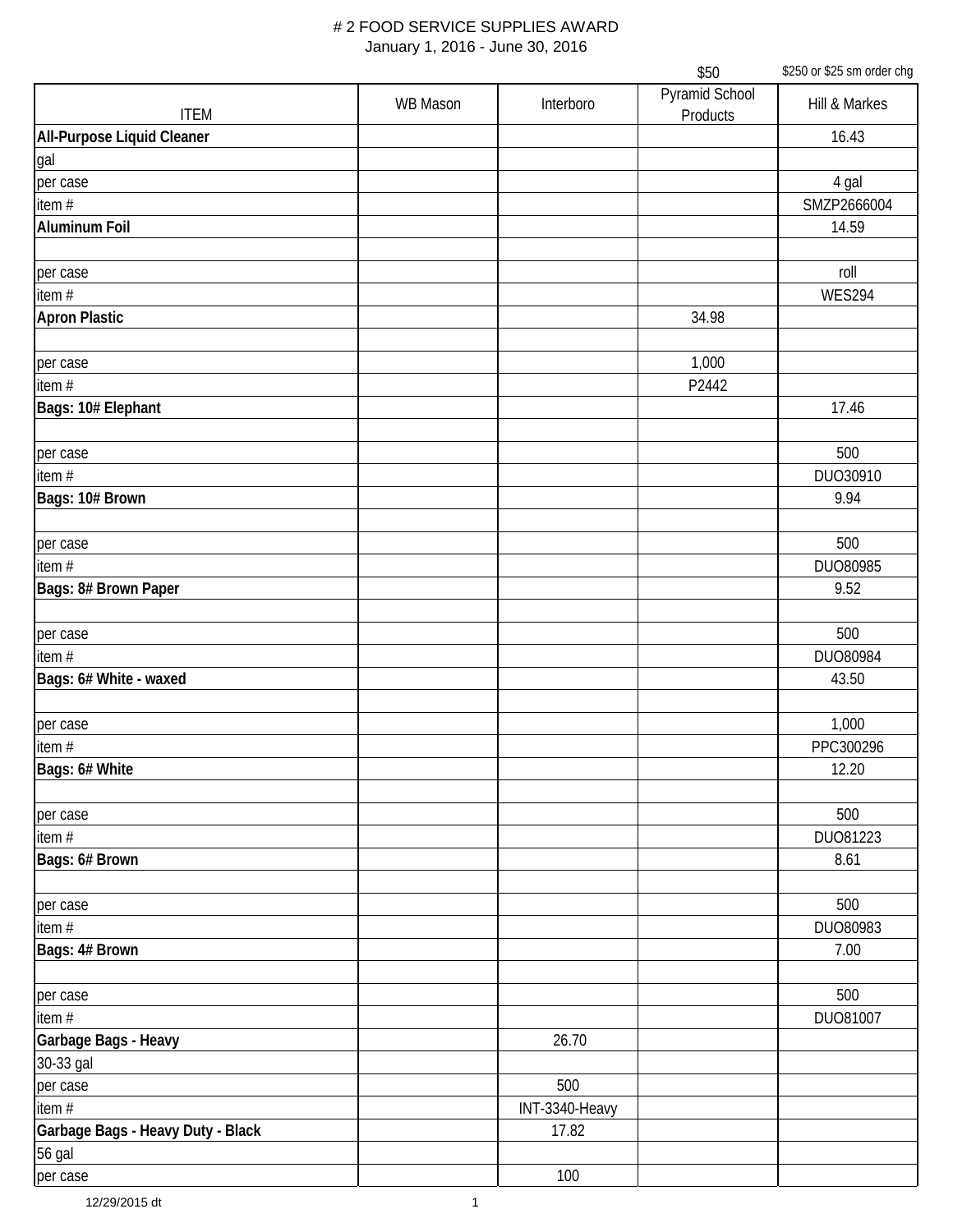|                                   |                 |                     | \$50                       | \$250 or \$25 sm order chg |
|-----------------------------------|-----------------|---------------------|----------------------------|----------------------------|
| <b>ITEM</b>                       | <b>WB Mason</b> | Interboro           | Pyramid School<br>Products | Hill & Markes              |
| item #                            |                 | <b>INT-4348-XH</b>  |                            |                            |
| Garbage Bags - Heavy Duty - Clear |                 | 22.82               |                            |                            |
| 56 gal                            |                 |                     |                            |                            |
| per case                          |                 | 100                 |                            |                            |
| item #                            |                 | <b>INT-4348-Exh</b> |                            |                            |
| Poly Bags                         |                 |                     |                            | 9.20                       |
| 6x3x15                            |                 |                     |                            |                            |
| per case                          |                 |                     |                            | 1,000                      |
| item #                            |                 |                     |                            | FOR110NP                   |
| Poly Bags                         |                 | 58.64               |                            |                            |
| 10x18x24                          |                 |                     |                            |                            |
| per case                          |                 | 2,000               |                            |                            |
| item#                             |                 | <b>INT-1824-Hvy</b> |                            |                            |
| Sandwich Bags: #130 wax           |                 |                     |                            | 75.30                      |
| per case                          |                 |                     |                            | 6/1,000                    |
| item $#$                          |                 |                     |                            | PPC300404                  |
| Sandwich Bags: plastic            |                 | 28.92               |                            |                            |
|                                   |                 |                     |                            |                            |
| per case                          |                 | 6,000               |                            |                            |
| item#                             |                 | FH#21-6709          |                            |                            |
| Zip Lock Bags                     |                 |                     |                            | 34.23                      |
| gallon                            |                 |                     |                            |                            |
| per case                          |                 |                     |                            | 1,000                      |
| item $#$                          |                 |                     |                            | ISL210912                  |
| <b>Banquet Paper</b>              | 12.40           |                     |                            |                            |
| per case                          | 300'            |                     |                            |                            |
| item #                            | LRP910000       |                     |                            |                            |
| <b>Bleach</b>                     | 9.40            |                     |                            |                            |
| gal                               |                 |                     |                            |                            |
| per case                          | 6               |                     |                            |                            |
| item $#$                          | BPCRBLEACH6     |                     |                            |                            |
| 5 oz Bowls                        | 14.80           |                     |                            |                            |
|                                   |                 |                     |                            |                            |
| per case                          | 1,000           |                     |                            |                            |
| item $#$                          | DCC5BWWC        |                     |                            |                            |
| 10 oz Bowls - Styrofoam           | 32.10           |                     |                            |                            |
| per case                          | 1,000           |                     |                            |                            |
| item #                            | <b>DCC10B20</b> |                     |                            |                            |
| 10 oz Bowl Lid                    | 17.20           |                     |                            |                            |
|                                   |                 |                     |                            |                            |
| per case                          | 1,000           |                     |                            |                            |
| item #                            | DCC20JL         |                     |                            |                            |
| 12 oz Bowls                       | 14.25           |                     |                            |                            |
|                                   |                 |                     |                            |                            |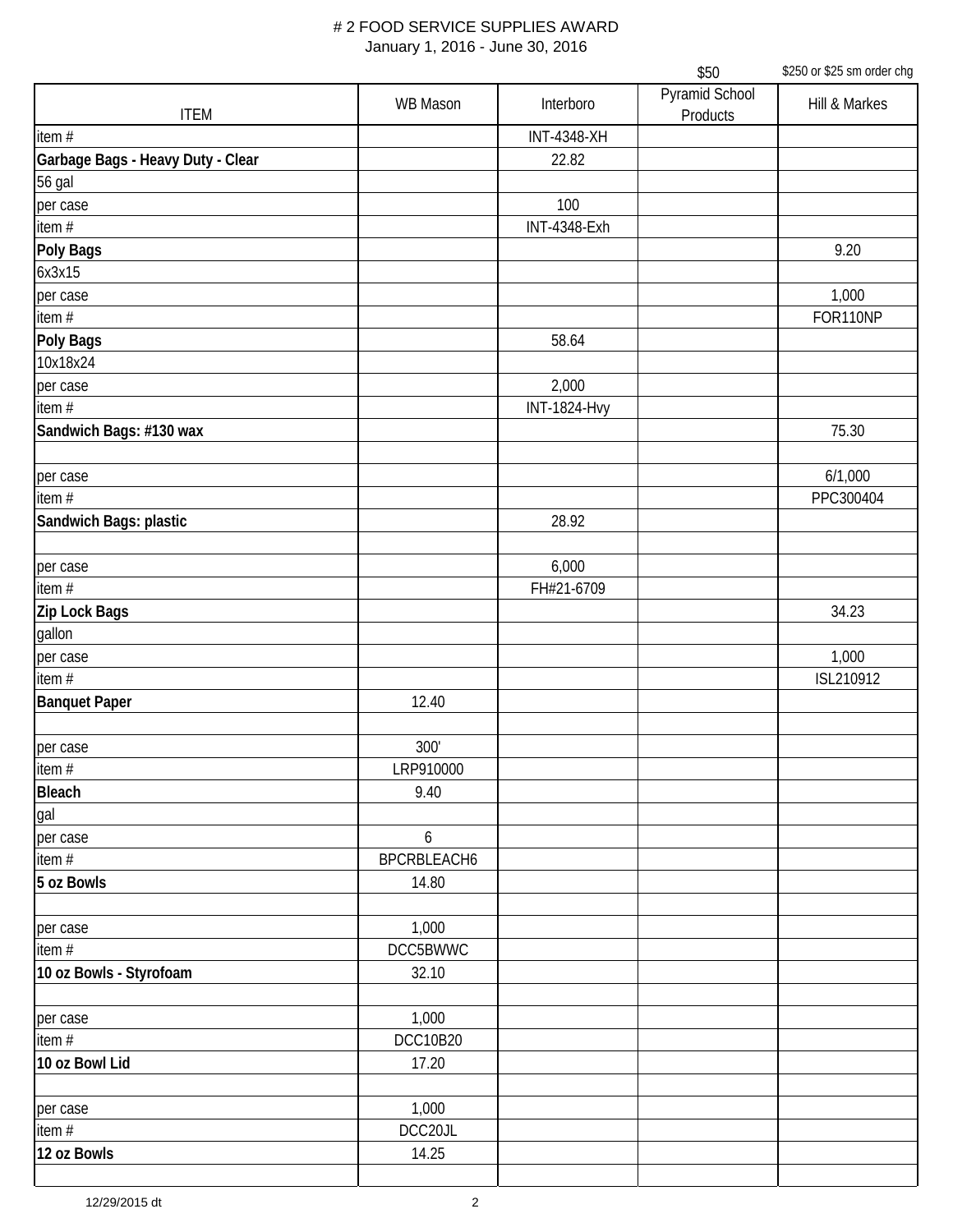|                                   |                 |           | \$50                       | \$250 or \$25 sm order chg |
|-----------------------------------|-----------------|-----------|----------------------------|----------------------------|
| <b>ITEM</b>                       | <b>WB Mason</b> | Interboro | Pyramid School<br>Products | Hill & Markes              |
| per case                          | 1,000           |           |                            |                            |
| item $#$                          | DCC12BWWCR      |           |                            |                            |
| Chlorine Sanitizer Test Strip Kit |                 |           |                            |                            |
|                                   |                 |           |                            |                            |
| per case                          |                 |           |                            |                            |
| item $#$                          |                 |           |                            |                            |
| <b>Coffee Filters</b>             |                 |           |                            | 16.70                      |
| 18 x 7.5                          |                 |           |                            |                            |
| per case                          |                 |           |                            | 252                        |
| item #                            |                 |           |                            | <b>BUNU318X7252CS</b>      |
| Comet All Purpose Bleach Spray    |                 |           |                            | 42.60                      |
| per case                          |                 |           |                            | 3/gal                      |
| item#                             |                 |           |                            | PNG02291                   |
| Container - Styrofoam - Hinged    | 14.05           |           |                            |                            |
| 9x9x3                             |                 |           |                            |                            |
| per case                          | 200             |           |                            |                            |
| item#                             | DCC90HTPF1R     |           |                            |                            |
| Container - Styrofoam - Hinged    |                 |           |                            | 19.05                      |
| 6x6x3                             |                 |           |                            |                            |
| per case                          |                 |           |                            | 500                        |
| item $#$                          |                 |           |                            | GEN22500                   |
| <b>Cotton Cloth</b>               |                 |           |                            |                            |
| 16 x 18                           |                 |           |                            |                            |
| per case                          |                 |           |                            |                            |
| item#                             |                 |           |                            |                            |
|                                   |                 |           |                            | 20.00                      |
| Cream Cleanser<br>qt              |                 |           |                            | qt                         |
| per case                          |                 |           |                            | 12                         |
| item #                            |                 |           |                            | SMZG1325012                |
| Cup - Foam - squat - 4 oz         | 17.70           |           |                            |                            |
|                                   |                 |           |                            |                            |
| per case                          | 1,000           |           |                            |                            |
| item#                             | DCC4J6          |           |                            |                            |
| Lid for above                     | 9.70            |           |                            |                            |
|                                   |                 |           |                            |                            |
| per case                          | 1,000           |           |                            |                            |
| item#                             | DCC6JL          |           |                            |                            |
| Cup - Foam - squat - 8 oz         | 31.60           |           |                            |                            |
|                                   |                 |           |                            |                            |
| per case                          | 1,000           |           |                            |                            |
| item#                             | DCC8SJ20        |           |                            |                            |
| Lid for above                     | 17.20           |           |                            |                            |
|                                   |                 |           |                            |                            |
| per case                          | 1,000           |           |                            |                            |
| item#                             | DCC20JL         |           |                            |                            |
| Cup: Hot/Cold, 8 oz               | 16.90           |           |                            |                            |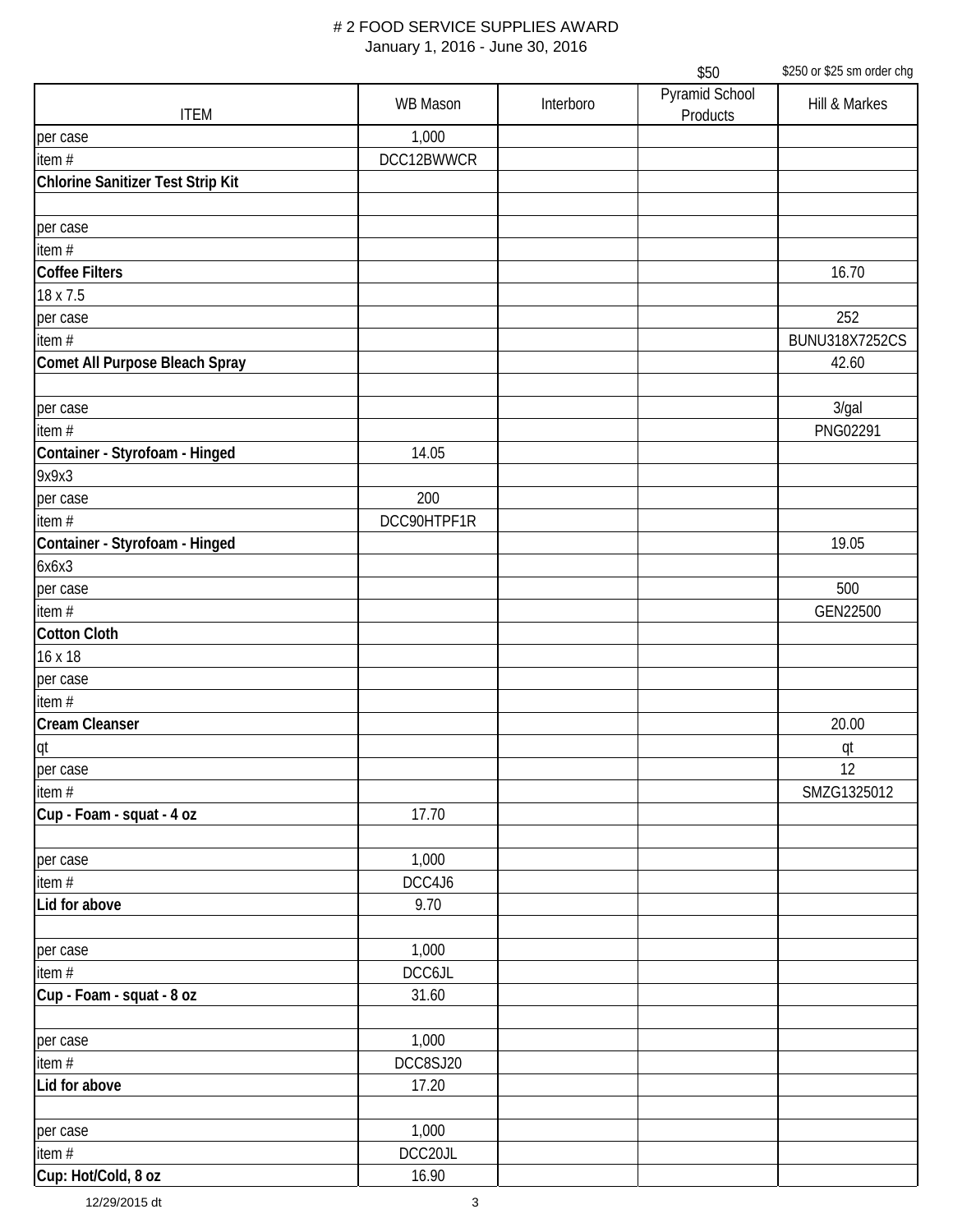|                                                    | \$250 or \$25 sm order chg<br>\$50 |           |                            |                  |
|----------------------------------------------------|------------------------------------|-----------|----------------------------|------------------|
| <b>ITEM</b>                                        | <b>WB Mason</b>                    | Interboro | Pyramid School<br>Products | Hill & Markes    |
| DC8J                                               |                                    |           |                            |                  |
| per case                                           | 1,000                              |           |                            |                  |
| item $#$                                           | DCC8J8                             |           |                            |                  |
| Lid for above: Hot/Cold, 8 oz                      | 10.25                              |           |                            |                  |
| per case                                           | 1,000                              |           |                            |                  |
| item#                                              | DCC8JL                             |           |                            |                  |
| Cup: Souffle, 2 oz                                 | 23.70                              |           |                            |                  |
| DC8J                                               |                                    |           |                            |                  |
| per case                                           | 2,500                              |           |                            |                  |
| item#                                              | DCC200PC                           |           |                            |                  |
| Cup Lid: Souffle, 2 oz                             | 21.98                              |           |                            |                  |
| per case                                           | 2,500                              |           |                            |                  |
| item#                                              | DCCPL2                             |           |                            |                  |
| Deli Container - clear w/lid - 12 oz - rectangular |                                    |           |                            | 22.41            |
| per case                                           |                                    |           |                            | 200              |
| item#                                              |                                    |           |                            | GENAD12          |
| Dinex 8 oz disposible lids for 8 oz Turnbury mugs  |                                    |           |                            | 35.40            |
| per case                                           |                                    |           |                            | 1M               |
| item $#$                                           |                                    |           |                            | DIN30008775      |
| Dawn Dish Soap                                     |                                    |           |                            | 53.80            |
| gal                                                |                                    |           |                            |                  |
| per case                                           |                                    |           |                            | 4/gal            |
| item#                                              |                                    |           |                            | PNG57445         |
| <b>Dishwasher Detergent</b>                        |                                    |           |                            | 31.25            |
| Cascade or equal                                   |                                    |           |                            | 45 oz            |
| per case                                           |                                    |           |                            | 9                |
| item #                                             |                                    |           |                            | PNG40148         |
| <b>Excaliber Sanitizer</b>                         |                                    |           |                            |                  |
| per case                                           |                                    |           |                            |                  |
| item#                                              |                                    |           |                            |                  |
| Film - 18" x 500'                                  |                                    |           |                            | 12.30<br>18x2000 |
| per case                                           |                                    |           |                            | roll             |
| item #                                             |                                    |           |                            | <b>WES182</b>    |
| Flash Dri                                          |                                    |           |                            | 36.90            |
| 5 gal                                              |                                    |           |                            |                  |
| per case                                           |                                    |           |                            | 5 gal            |
| item#                                              |                                    |           |                            | SMZC0710005      |
| Gloves - latex - small - for food handling         | 33.40                              |           |                            |                  |
| for food handling                                  |                                    |           |                            |                  |
| per case                                           | 10/100                             |           |                            |                  |
| item #                                             | SAGRDRSMIT                         |           |                            |                  |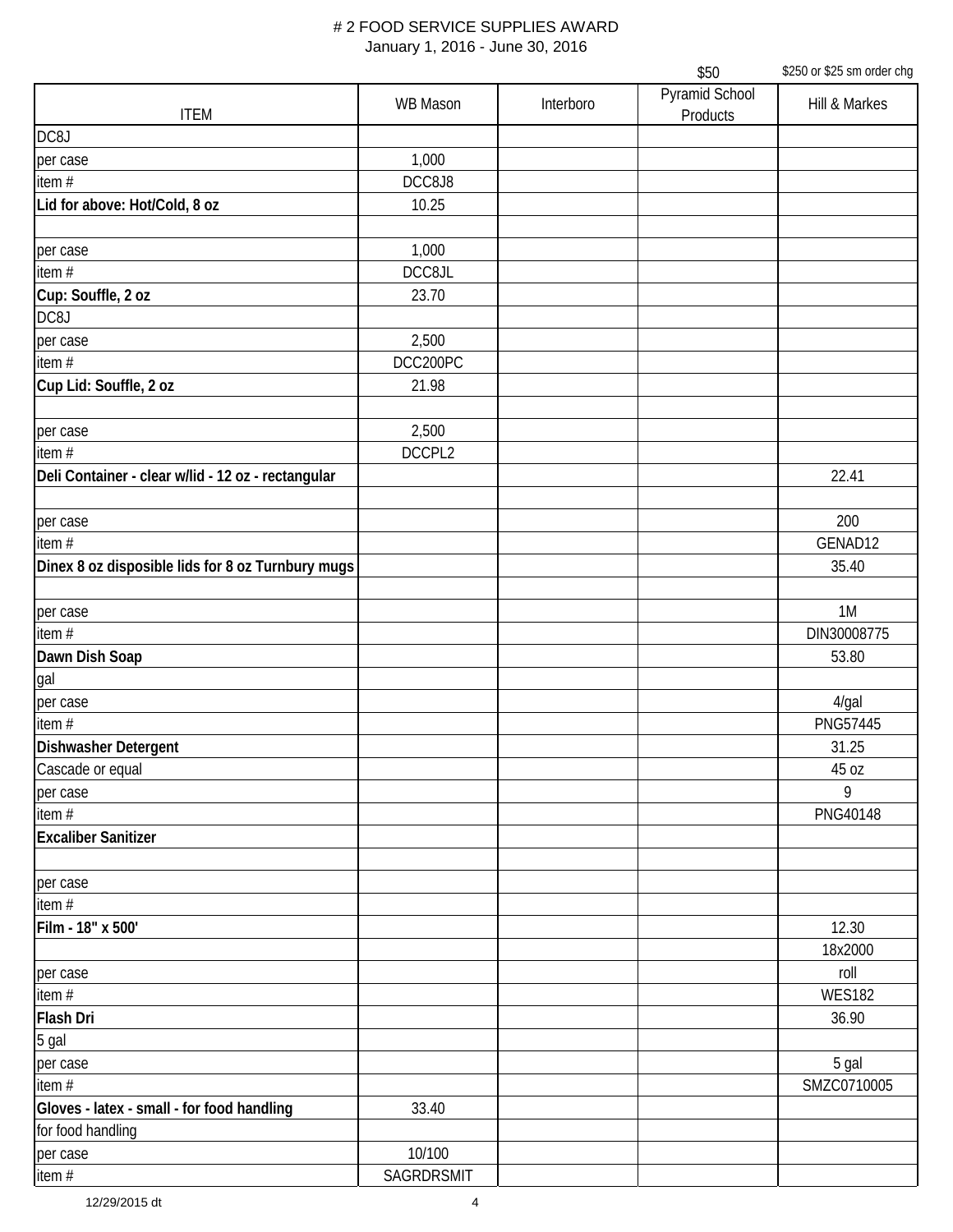|                                             |                 |                 | \$50                       | \$250 or \$25 sm order chg |
|---------------------------------------------|-----------------|-----------------|----------------------------|----------------------------|
| <b>ITEM</b>                                 | <b>WB Mason</b> | Interboro       | Pyramid School<br>Products | Hill & Markes              |
| Gloves - latex - medium - for food handling | 33.40           |                 |                            |                            |
| for food handling                           |                 |                 |                            |                            |
| per case                                    | 10/100          |                 |                            |                            |
| item#                                       | SAGRDRMDIT      |                 |                            |                            |
| Gloves - latex - large - for food handling  | 33.40           |                 |                            |                            |
|                                             |                 |                 |                            |                            |
| per case                                    | 10/100          |                 |                            |                            |
| item#                                       | SAGRDRLGIT      |                 |                            |                            |
| Gloves - plastic - for food handling        |                 | 37.00           |                            |                            |
|                                             |                 |                 |                            |                            |
| per case                                    |                 | 10,000          |                            |                            |
| item#                                       |                 | INT-S,M,L,XL-PG |                            |                            |
| <b>Hair Nets</b>                            |                 | 97.00           |                            |                            |
|                                             |                 |                 |                            |                            |
| per case                                    |                 | 1,440           |                            |                            |
| item#                                       |                 | MPR-70424       |                            |                            |
| Heavy Duty Floor Cleaner                    |                 |                 |                            | 16.91                      |
| liquid                                      |                 |                 |                            |                            |
| per case                                    |                 |                 |                            | 4 gal                      |
| item#                                       |                 |                 |                            | SMZB0320004                |
| <b>Laundry Detergent</b>                    |                 |                 |                            | 20.69                      |
| liquid                                      |                 |                 |                            |                            |
| per case                                    |                 |                 |                            | 4 gal                      |
| item#                                       |                 |                 |                            | SMZW420004                 |
| <b>Laundry Detergent</b>                    |                 |                 |                            | 22.50                      |
| powder                                      |                 |                 |                            |                            |
|                                             |                 |                 |                            | 50#                        |
| per case                                    |                 |                 |                            |                            |
| item #                                      |                 |                 |                            | SMZC0597050                |
| <b>Lime Away</b>                            |                 |                 |                            | 23.47                      |
|                                             |                 |                 |                            |                            |
| per case                                    |                 |                 |                            | 4 gal                      |
| item#                                       |                 |                 |                            | SMZL2125004                |
| Napkins - 1 ply                             |                 |                 |                            | 24.41                      |
|                                             |                 |                 |                            |                            |
| per case                                    |                 |                 |                            | 6,000                      |
| item#                                       |                 |                 |                            | <b>MOR1250MS</b>           |
| <b>Pan Liners</b>                           |                 |                 |                            | 30.25                      |
| 16.375" x 24.375"                           |                 |                 |                            |                            |
| per case                                    |                 |                 |                            | 1,000                      |
| item#                                       |                 |                 |                            | PPC030025                  |
| Paper Place Mats                            |                 |                 |                            | 15.35                      |
| white                                       |                 |                 |                            |                            |
| per case                                    |                 |                 |                            | 1,000                      |
| item#                                       |                 |                 |                            | <b>SNF150</b>              |
| Paper Place Mats                            |                 |                 |                            | 17.40                      |
| green                                       |                 |                 |                            |                            |
| per case                                    |                 |                 |                            | 1,000                      |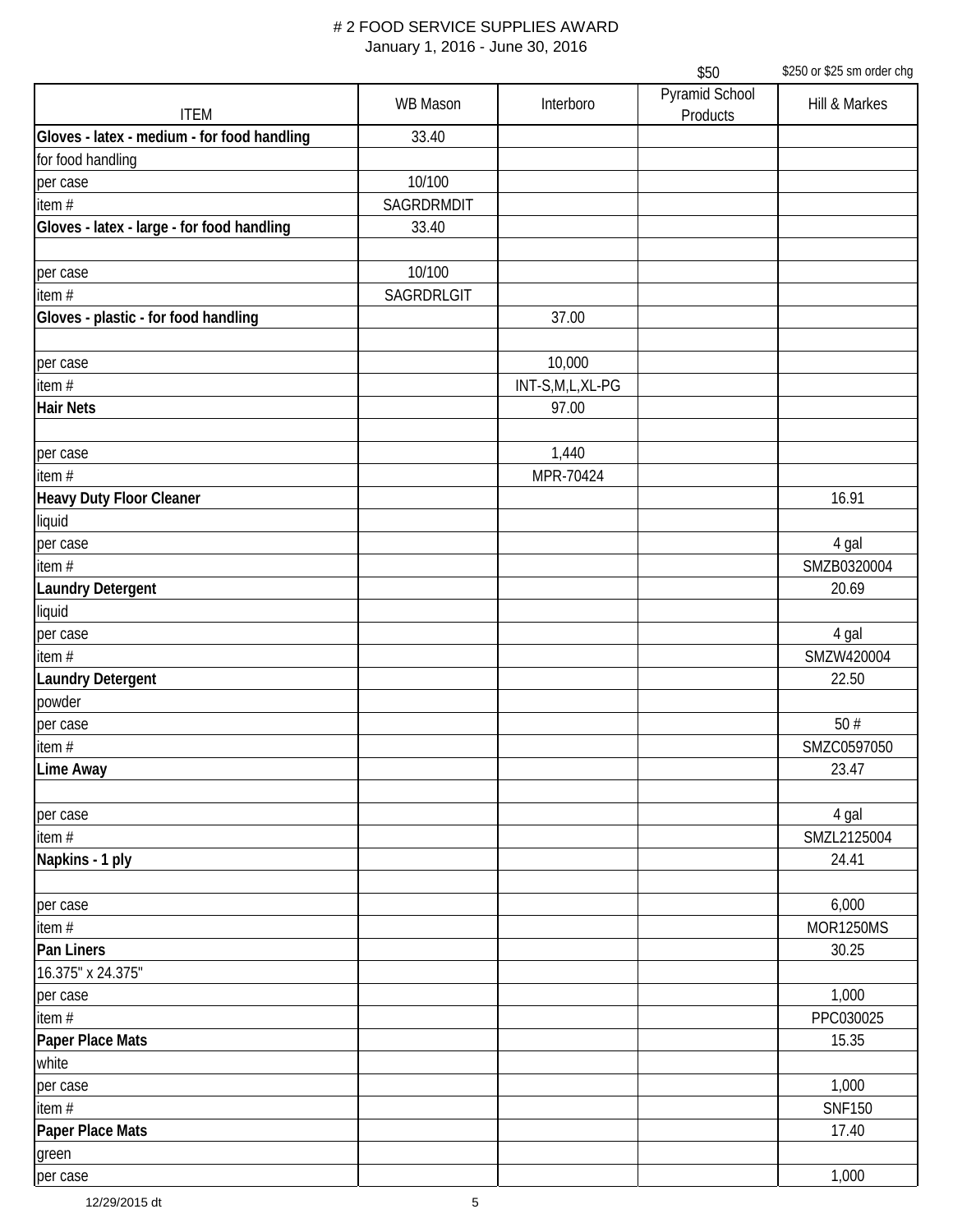|                             | \$50            |           |                            | \$250 or \$25 sm order chg |
|-----------------------------|-----------------|-----------|----------------------------|----------------------------|
| <b>ITEM</b>                 | <b>WB Mason</b> | Interboro | Pyramid School<br>Products | Hill & Markes              |
| item#                       |                 |           |                            | SNF6025                    |
| Paper Place Mats            |                 |           |                            | 17.40                      |
| red                         |                 |           |                            |                            |
| per case                    |                 |           |                            | 1,000                      |
| item#                       |                 |           |                            | SNF6005                    |
| Paper Towels - Brown        |                 |           |                            | 38.46                      |
| (for Towel Master)          |                 |           |                            |                            |
| per case                    |                 |           |                            | 12/450                     |
| item#                       |                 |           |                            | GPF19724                   |
| Paper Towels - White        |                 |           |                            | 17.05                      |
| regular roll                |                 |           |                            | 85                         |
| per case                    |                 |           |                            | 30                         |
| item#                       |                 |           |                            | CAS4073A1                  |
| <b>Plastic Forks</b>        |                 |           |                            | 5.87                       |
| bulk                        |                 |           |                            |                            |
| per case                    |                 |           |                            | 1,000                      |
| item #                      |                 |           |                            | NPP406010                  |
| <b>Plastic Knives</b>       |                 |           |                            | 5.87                       |
| bulk                        |                 |           |                            |                            |
| per case                    |                 |           |                            | 1,000                      |
| item#                       |                 |           |                            | NPP406017                  |
| <b>Plastic Spoons</b>       |                 |           |                            | 5.87                       |
| bulk                        |                 |           |                            |                            |
| per case                    |                 |           |                            | 1,000                      |
| item $#$                    |                 |           |                            | NPP406014                  |
| <b>Plastic Wrap</b>         |                 |           |                            | 12.30                      |
| 18 x 2,000                  |                 |           |                            |                            |
| per case                    |                 |           |                            |                            |
| item #                      |                 |           |                            | <b>WES182</b>              |
| Plates - paper - 6"         |                 |           |                            | 9.76                       |
|                             |                 |           |                            |                            |
| per case                    |                 |           |                            | 10/100                     |
| item $#$                    |                 |           |                            | ASP10106                   |
| Plates - paper - 9"         | 15.50           |           |                            |                            |
|                             |                 |           |                            |                            |
| per case                    | 1,000           |           |                            |                            |
| item #                      | AJMPP9GREWH     |           |                            |                            |
| Plates - styrofoam - 9"     |                 |           |                            | 13.80                      |
|                             |                 |           |                            |                            |
|                             |                 |           |                            | 4/125                      |
| per case<br>item#           |                 |           |                            | GEN80900                   |
|                             |                 |           |                            |                            |
| Plates - styrofoam - 10.25" |                 |           |                            | 27.70                      |
|                             |                 |           |                            |                            |
| per case                    |                 |           |                            | 500                        |
| item#                       |                 |           |                            | GEN81000                   |
| Powder Cleaner              |                 |           |                            | 21.25                      |
| lqt                         |                 |           |                            | 21 oz                      |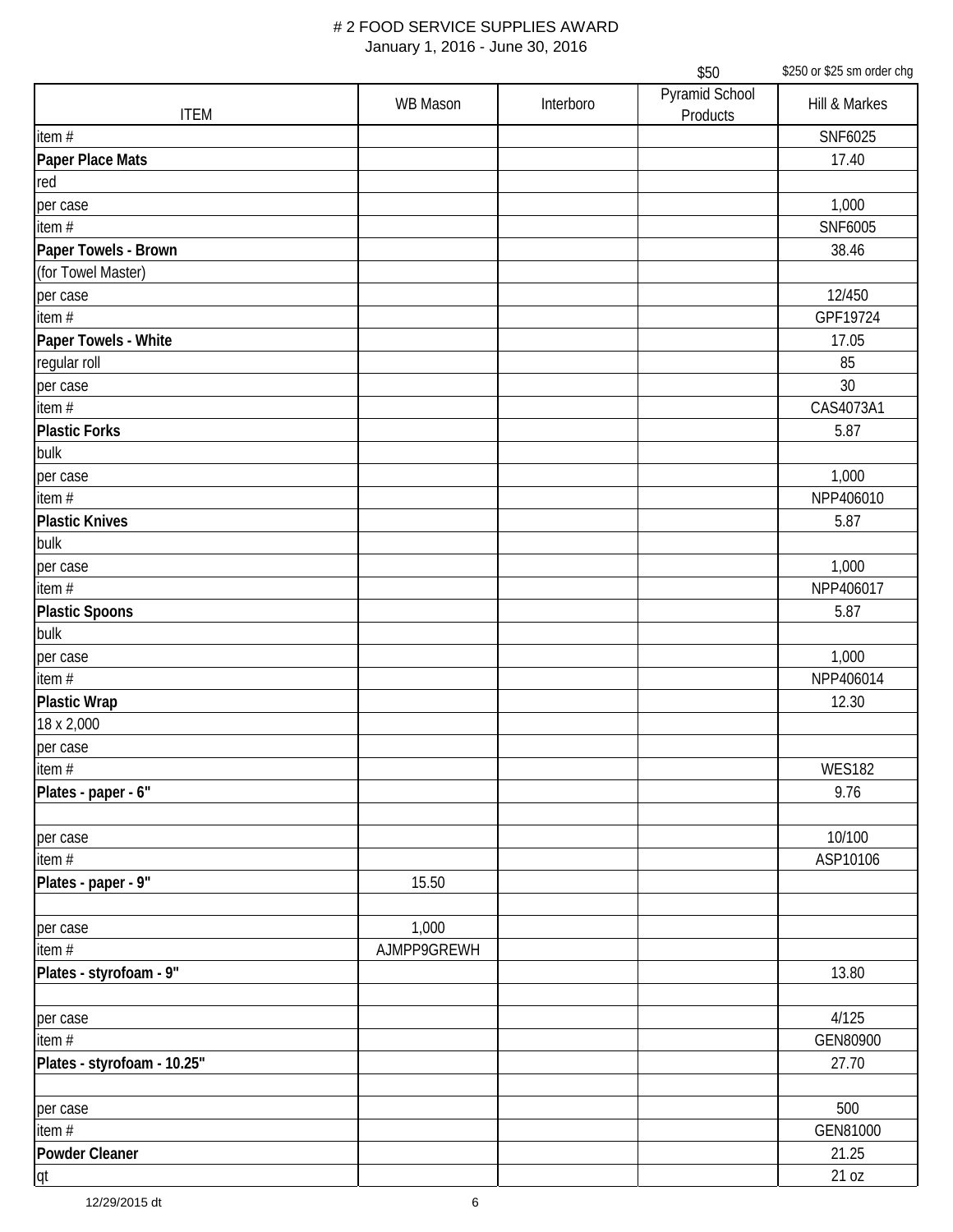|                                     |                 |           | \$50                       | \$250 or \$25 sm order chg |
|-------------------------------------|-----------------|-----------|----------------------------|----------------------------|
| <b>ITEM</b>                         | <b>WB Mason</b> | Interboro | Pyramid School<br>Products | Hill & Markes              |
| per case                            |                 |           |                            | 24                         |
| item $#$                            |                 |           |                            | CAL752088                  |
| Sacks 1/6                           |                 |           |                            | 30.06                      |
|                                     |                 |           |                            |                            |
| per case                            |                 |           |                            | 500                        |
| item #                              |                 |           |                            | DU080076                   |
| <b>Scotch Brite Pads</b>            |                 |           | 10.99                      |                            |
|                                     |                 |           |                            |                            |
| per case                            |                 |           | 60                         |                            |
| item #                              |                 |           | 5096                       |                            |
| <b>Speedball Cleaner</b>            |                 |           |                            | 18.82                      |
|                                     |                 |           |                            | qt                         |
| per case                            |                 |           |                            | 12                         |
| item#                               |                 |           |                            | SMZC0595012                |
| <b>Stainless Steel Scrubber</b>     |                 |           | 26.98                      |                            |
| per case                            |                 |           | 72                         |                            |
| item #                              |                 |           | 434PP                      |                            |
| Tray - aluminum - 3 compartment HDM | 35.70           |           |                            |                            |
|                                     |                 |           |                            |                            |
| per case                            | 250             |           |                            |                            |
| item #                              | WPPP73930CP     |           |                            |                            |
| <b>Water Test Strips</b>            |                 |           |                            |                            |
| QUAQR 7347636                       |                 |           |                            |                            |
| per case                            |                 |           |                            |                            |
| item#                               |                 |           |                            |                            |
| Wypalls x 60                        |                 |           |                            | 12.50                      |
| 2 ply / 85 sht                      |                 |           |                            |                            |
| per case                            |                 |           |                            | 180                        |
| item#                               |                 |           |                            | KIM34015                   |
| Zappers All Purpose Towel           |                 |           |                            | 65.10                      |
| blue                                |                 |           |                            |                            |
| per case                            |                 |           |                            | 150                        |
| item#                               |                 |           |                            | CHX03120011                |
| 3 Compartment Trays                 |                 |           |                            | 148.40                     |
| Oliver                              |                 |           |                            |                            |
| per case                            |                 |           |                            | 600                        |
| item#                               |                 |           |                            | OLV2103                    |
| 32 oz Spray Bottle                  |                 |           |                            | .42                        |
| per case                            |                 |           |                            | ea                         |
| item#                               |                 |           |                            | <b>IMP5032WG</b>           |
| Trigger Sprayer for 32 oz Bottle    |                 |           |                            | .40                        |
|                                     |                 |           |                            |                            |
| per case                            |                 |           |                            | ea                         |
| item #                              |                 |           |                            | <b>IMP4902</b>             |
| Apex Dishwasher Solid               |                 |           |                            | 100.61                     |